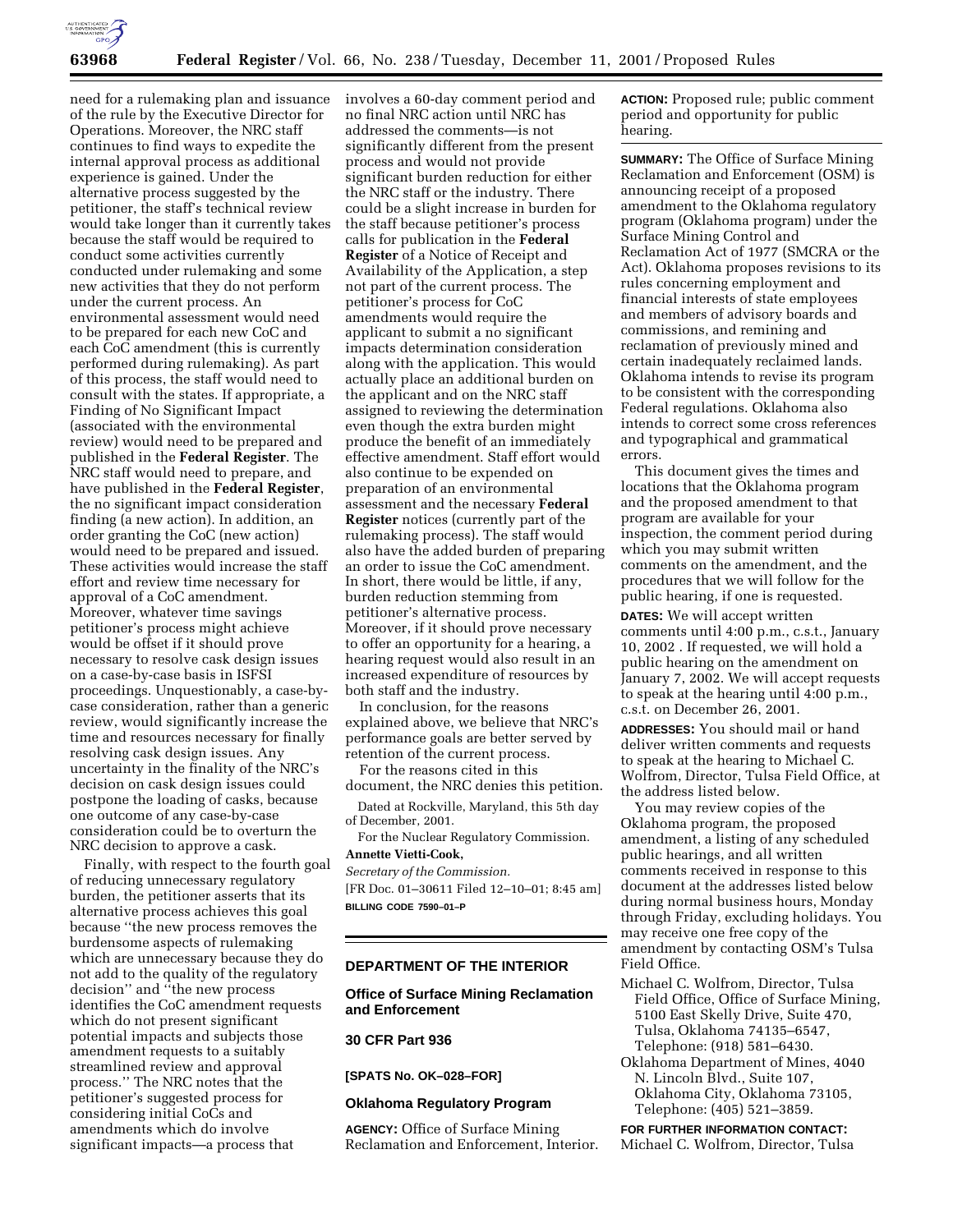Field Office. Telephone: (918) 581– 6430. Internet: mwolfrom@osmre.gov. **SUPPLEMENTARY INFORMATION:**

#### **I. Background on the Oklahoma Program**

Section 503(a) of the Act permits a state to assume primacy for the regulation of surface coal mining and reclamation operations on non-Federal and non-Indian lands within its borders by demonstrating that its program includes, among other things, ''a state law which provides for the regulation of surface coal mining and reclamation operations in accordance with the requirements of the Act; and rules and regulations consistent with regulations issued by the Secretary pursuant to the Act.'' See 30 U.S.C. 1253(a)(1) and (7). On the basis of these criteria, the Secretary of the Interior conditionally approved the Oklahoma program on January 19, 1981. You can find background information on the Oklahoma program, including the Secretary's findings, the disposition of comments, and the conditions of approval in the January 19, 1981, **Federal Register** (46 FR 4902). You can find later actions concerning the Oklahoma program at 30 CFR 936.15 and 936.16.

### **II. Description of the Proposed Amendment**

By letter dated November 1, 2001 (Administrative Record No. OK–993), Oklahoma sent us an amendment to its program under SMCRA and the Federal regulations at 30 CFR 732.17(b). Oklahoma sent the amendment at its own initiative. Oklahoma proposes to amend the Oklahoma Administrative Code (OAC), Title 460, Chapter 20. Below is a summary of the changes proposed by Oklahoma. The full text of the program amendment is available for your inspection at the locations listed above under **ADDRESSES.**

### *A. Subchapter 3. Permanent Regulatory Program*

#### OAC 460:20–3–5. Definitions

Oklahoma proposes to add definitions for ''Lands eligible for remining'' and ''Unanticipated event or condition.''

#### *B. Subchapter 5. Financial Interests of State Employees*

#### 1. OAC 460:20–5–1. Purpose

In this section, Oklahoma proposes to add persons who are prohibited from having any direct or indirect financial interest in any underground or surface coal mining operation. These additional persons are (1) members of advisory boards, (2) the Oklahoma Mining

Commission, and (3) commissions representing multiple interests.

#### 2. OAC 460:20–5–2. Objectives

Currently, the state's regulations prohibit employees of the Department of Mines who perform any function or duty under the Oklahoma Coal Reclamation Act of 1979 from having any direct or indirect financial interest in any underground or surface coal mining operation. Oklahoma proposes to expand the list of persons who perform any function or duty under the Oklahoma Coal Reclamation Act of 1979 and who are prohibited from these financial interests to include (1) members of advisory boards, (2) the Oklahoma Mining Commission, and (3) commissions representing multiple interests.

#### 3. OAC 460:20–5–3. Authority

Oklahoma proposes to remove the authority of the Director of the Department of Mines to ''file all statements and supplements received pursuant to 45 O.S. Supp., Section 765 from members of advisory boards and the Oklahoma Mining Commission with the Oklahoma Governor's Office, Director of Appointment.''

#### 4. OAC 460:20–5–4. Responsibility

a. In paragraph (a), Oklahoma proposes to require the Financial Officer of the state Department of Mines to furnish a blank employment and financial interest statement to each state employee, and members of advisory boards, the Oklahoma Mining Commission, and commissions representing multiple interests who are required to file a statement. The blank statement must be provided 45 days in advance of the filing date established by Section 460:20–5–8(a). In addition, the Financial Officer must provide annually to all state employees (required to file the statement) the name, address, and telephone number of the person whom they may contact for advice and counseling.

b. Oklahoma proposes to add a new paragraph (b) that sets forth the duties of the Director of Appointments of the Oklahoma Governor's Office.

c. Oklahoma proposes to revise paragraph (c) to read as follows:

(c) Department of Mines employees, members of advisory boards, the Oklahoma Mining Commission, or commissions representing multiple interests performing any duties or functions under the Act shall:

(1) Have no direct or indirect financial interests in coal mining operations;

(2) File a fully completed statement of employment and financial interest 120 days after this Chapter becomes effective or upon entrance of duty, and annually thereafter on specified filing dates; and

(3) Comply with directives issued by persons responsible for approving each statement and comply with directives issued by those persons responsible for ordering remedial actions.

## 5. OAC 460:20–5–7. Who Shall File

In paragraph (a), Oklahoma proposes to require any employee, and members of the Oklahoma Mining Commission, advisory boards, and commissions representing multiple interests who perform any function or duty under the Oklahoma Coal Reclamation Act of 1979 to file a statement of employment and financial interests.

#### 6. OAC 460:20–5–8. When To File

a. In paragraph (a), Oklahoma proposes to add that members of the Oklahoma Mining Commission who perform functions or duties under the Oklahoma Coal Reclamation Act of 1979 must file employment and financial interest statements.

b. In paragraph (b), Oklahoma proposes to add that new appointments to advisory boards, the Oklahoma Mining Commission, and commissions representing multiple interests who are hired, appointed, or transferred to perform functions or duties under the Oklahoma Coal Reclamation Act of 1979 will be required to file employment and financial interest statements at the time of entrance to duty.

c. In paragraph (c), Oklahoma proposes to add that new appointments to advisory boards, the Oklahoma Mining Commission, and commissions representing multiple interests are not required to file annual employment and financial interest statements on the subsequent annual filing date if this date occurs within two months after their initial statement was filed.

#### 7. OAC 460:20–5–9. Where To File

In paragraph (b), Oklahoma proposes to add that members of the Oklahoma Mining Commission must file employment and financial interest statements with the Governor's Office, Office of Appointments.

#### 8. OAC 460:20–5–10. What To Report

a. In paragraph (a), Oklahoma proposes to add that advisory board members and commissioners must report all information required on the statement of employment and financial interests for themselves, their spouses, minor children, or other relatives who are full-time residents of their homes.

b. Oklahoma proposes to revise paragraph (a)(2) to read as follows: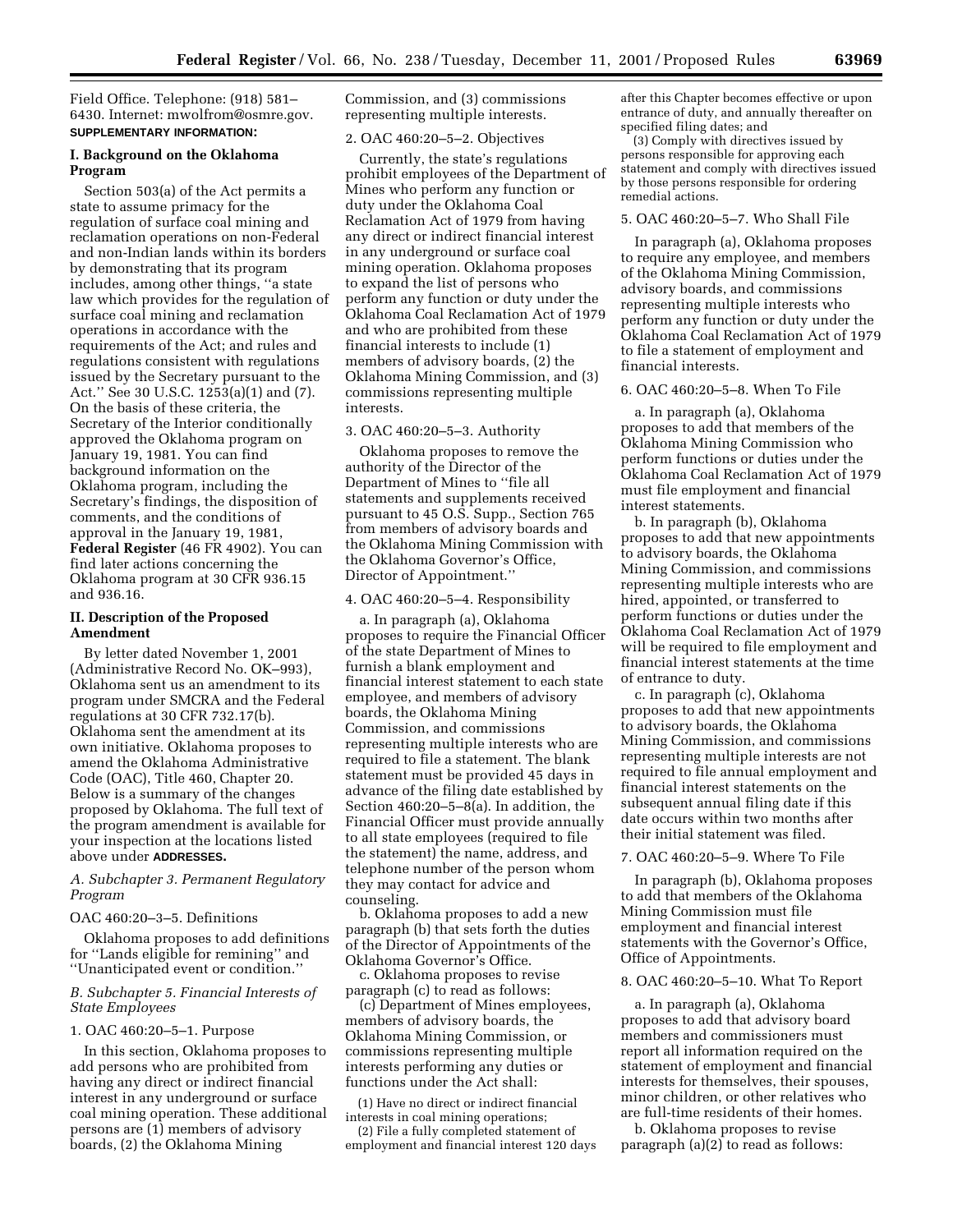(2) A certification that none of the listed financial interests represent a direct or indirect financial interest in an underground or surface coal mining operation except as specifically identified and described by the employee, advisory board member or commissioner as part of the certificate; and

c. In paragraphs (b)(1) through (b)(4), Oklahoma proposes to require advisory board members and commissioners, in addition to employees, to provide information regarding any financial interests pertaining to employment, securities, real property, and creditors. d. In paragraph (c), Oklahoma proposes to require advisory board members and commissioners, in addition to employees, to provide a signed certification that (1) none of the financial interests shown on the financial interest statement represent an interest in an underground or surface coal mining operation except as specifically identified and described as exceptions, and (2) the information shown on the statement is true, correct, and complete. Also, in paragraph (c)(3)(C) regarding exceptions in the financial interest statements, Oklahoma proposes to require advisory board members and commissioners, in addition to employees, to provide any other information which they believe should be considered in determining whether or not an interest represents a prohibited interest.

### 9. OAC 460:20–5–13. Appeals Procedures

Oklahoma proposes to designate the existing paragraph as paragraph (a) and to add new paragraph (b) to read as follows:

(b) Members of advisory boards, the Oklahoma Mining Commission, and commissions representing multiple interests should follow any appeals process provided for by the Oklahoma Governor's Office, Director of Appointments.

### *C. Subchapter 15. Requirements for Permit and Permit Processing*

1. OAC 460:20–15–4. Regulatory Coordination With Requirements Under Other Laws

Oklahoma proposes to add a provision that each regulatory program must provide for the coordination of review and issuance of permits for surface coal mining and reclamation operations with applicable requirements of, among other things, all state, federal, and local permitting and licensing requirements.

2. OAC 460:20–15–6. Review of Permit Applications

a. Oklahoma proposes to add new paragraphs (b)(4) and (b)(5) to read as follows:

(4) Subsequent to October 24, 1992, the prohibitions of paragraph (b) of this Section regarding the issuance of a new permit shall not apply to any violation that:

(A) Occurs after that date;

(B) Is unabated and

(C) Results from an unanticipated event or condition that arises from a surface coal mining and reclamation operation on lands that are eligible for remining under a permit:

(i) Issued before September 30, 2004, or any renewals thereof; and

(ii) Held by the person making application for the new permit;

(5) For permits issued under Section 460:20–33–12 of this Chapter, an event or condition shall be presumed to be unanticipated for the purposes of this paragraph if it:

(A) Arose after permit issuance;

(B) Was related to prior mining; and (C) Was not identified in the permit.

b. Oklahoma proposes to add new paragraph  $(c)(13)$  to read as follows:

(13) For permits to be issued under Section 460:20–33–12 of this Chapter, the permit application must contain:

(A) Lands eligible for remining; (B) An identification of the potential environmental and safety problems related to prior mining activity which could reasonably be anticipated to occur at the site; and

(C) Mitigation plans to sufficiently address these potential environmental and safety problems so that reclamation as required by the applicable requirements of the regulatory program can be accomplished.

### *D. Subchapter 33. Requirements for Permits for Special Categories of Mining*

OAC 460:20–33–12. Lands Eligible for Remining

Oklahoma proposes to add this new section to its regulations. It contains the permitting requirements for conducting coal mining operations on lands eligible for remining.

*E. Subchapter 43. Permanent Program Performance Standards: Surface Mining Standards*

OAC 460:20–43–46. Revegetation: Standards for Success

1. Oklahoma proposes to revise paragraphs (b)(6) to read as follows:

(6) For areas previously disturbed by mining that were not reclaimed to the requirements of this Chapter and that are remined or otherwise redisturbed by surface coal mining operations, as a minimum, the vegetative ground cover shall be not less than the ground cover existing before redisturbance and shall be adequate to control erosion. In general this is considered to be at least 70% vegetative ground cover of approved vegetation species.

2. Oklahoma proposes to revise paragraphs (c)(2) through (c)(3) to read as follows:

(2) In areas of more than 26.0 inches average annual precipitation, the period of responsibility shall continue for a period of not less than:

(A) Five full years, except as provided in paragraph (c)(2)(B) of this Section. The vegetation parameters identified in Subsection (b) of this Section for grazingland or pastureland and cropland shall equal or exceed the approved success standard during the growing seasons of any two years of the responsibility period, except the first year. Areas approved for the other uses identified in Subsection (b) of this Section shall equal or exceed the applicable success standard during the growing season of the last year of the responsibility period.

(B) Two full years for lands eligible for remining included in permits issued before September 30, 2004, or any renewals thereof. To the extent that the success standards are established by Subsection (b)(6), the lands shall equal or exceed the standards during the growing season of the last year of the responsibility period.

(3) In areas of 26.0 inches or less average annual precipitation, the period of responsibility shall continue for a period of not less than:

(A) Ten full years, except as provided in Subsection (c)(3)(B) below. Vegetation parameters identified in Subsection (b) of this Section shall equal or exceed the approved success standards for at least the last two consecutive years of the responsibility period.

(B) Five full years for lands eligible for remining included in permits issued before September 30, 2004, or any renewals thereof. To the extent that the success standards are established by Subsection (b)(6), the lands shall equal or exceed the standards during the growing seasons of the last two consecutive years of the responsibility period.

### *F. Subchapter 45. Permanent Program Performance Standards: Underground Mining Activities*

OAC 460:20–45–46. Revegetation: Standards for Success

1. Oklahoma proposes to revise paragraphs (b)(6) to read as follows:

(6) For areas previously disturbed by mining that were not reclaimed to the requirements of this Chapter and that are remined or otherwise redisturbed by surface coal mining operations, as a minimum, the vegetative ground cover shall be not less than the ground cover existing before redisturbance and shall be adequate to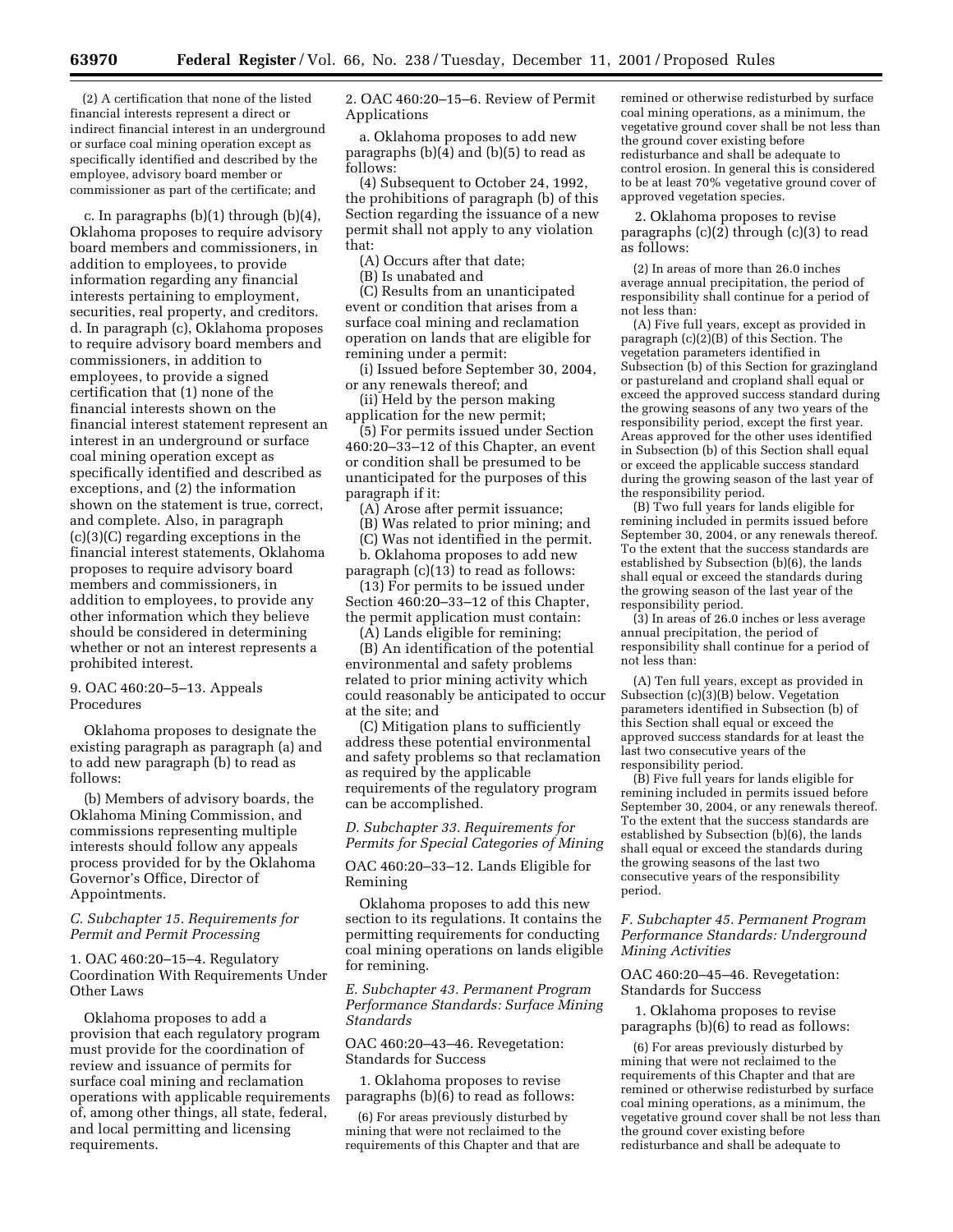control erosion. In general this is considered to be at least 70% vegetative ground cover of approved vegetation species.

2. Oklahoma proposes to revise paragraphs (c)(2) through (c)(3) to read as follows:

(2) In areas of more than 26.0 inches average annual precipitation, the period of responsibility shall continue for a period of not less than:

(A) Five full years, except as provided in paragraph  $(c)(2)(B)$  of this Section. The vegetation parameters identified in Subsection (b) of this Section for grazingland or pastureland and cropland shall equal or exceed the approved success standard during the growing seasons of any two years of the responsibility period, except the first year. Areas approved for the other uses identified in Subsection (b) of this Section shall equal or exceed the applicable success standard during the growing season of the last year of the responsibility period.

(B) Two full years for lands eligible for remining included in permits issued before September 30, 2004, or any renewals thereof. To the extent that the success standards are established by Subsection (b), the lands shall equal or exceed the standards during the growing season of the last year of the responsibility period.

(3) In areas of 26.0 inches or less average annual precipitation, the period of responsibility shall continue for a period of not less than:

(A) Ten full years, except as provided in Subsection (c)(3)(B) below. Vegetation parameters identified in Subsection (b) of this Section shall equal or exceed the approved success standards for at least the last two consecutive years of the responsibility period.

(B) Five full years for lands eligible for remining included in permits issued before September 30, 2004, or any renewals thereof. To the extent that the success standards are established by Subsection (b), the lands shall equal or exceed the standards during the growing seasons of the last two consecutive years of the responsibility period.

#### **III. Public Comment Procedures**

Under the provisions of 30 CFR 732.17(h), we are seeking comments on whether the proposed amendment satisfies the applicable program approval criteria of 30 CFR 732.15. If we approve the amendment, it will become part of the Oklahoma program.

*Written Comments:* If you submit written or electronic comments on the proposed rule during the 30-day comment period, they should be specific, should be confined to issues pertinent to the notice, and should explain the reason for your recommendation(s). We may not be able to consider or include in the Administrative Record comments delivered to an address other than the one listed above (see **ADDRESSES**).

*Electronic Comments:* Please submit Internet comments as an ASCII,

WordPerfect, or Word file avoiding the use of special characters and any form of encryption. Please also include ''Attn: SPATS NO. OK–028–FOR'' and your name and return address in your Internet message. If you do not receive a confirmation that we have received your Internet message, contact the Tulsa Field Office at (918) 581–6430.

*Availability of Comments:* Our practice is to make comments, including names and home addresses of respondents, available for public review during regular business hours at OSM's Tulsa Field Office (see **ADDRESSES**). Individual respondents may request that we withhold their home address from the administrative record, which we will honor to the extent allowable by law. There also may be circumstances in which we would withhold from the administrative record a respondent's identity, as allowable by law. If you wish us to withhold your name and/or address, you must state this prominently at the beginning of your comment. However, we will not consider anonymous comments. We will make all submissions from organizations or businesses, and from individuals identifying themselves as representatives or officials of organizations or businesses, available for public inspection in their entirety.

*Public Hearing:* If you wish to speak at the public hearing, contact the person listed under **FOR FURTHER INFORMATION CONTACT** by 4:00 p.m., c.s.t. on December 26, 2001. We will arrange the location and time of the hearing with those persons requesting the hearing. If no one requests an opportunity to speak at the public hearing, the hearing will not be held.

To assist the transcriber and ensure an accurate record, we request, if possible, that each person who speaks at a public hearing provide us with a written copy of his or her testimony. The public hearing will continue on the specified date until all persons scheduled to speak have been heard. If you are in the audience and have not been scheduled to speak and wish to do so, you will be allowed to speak after those who have been scheduled. We will end the hearing after all persons scheduled to speak and persons present in the audience who wish to speak have been heard.

If you are disabled and need a special accommodation to attend a public hearing, contact the person listed under **FOR FURTHER INFORMATION CONTACT.**

*Public Meeting:* If only one person requests an opportunity to speak at a hearing, a public meeting, rather than a public hearing, may be held. If you wish to meet with us to discuss the proposed

amendment, you may request a meeting by contacting the person listed under **FOR FURTHER INFORMATION CONTACT.** All such meetings are open to the public and, if possible, we will post notices of meetings at the locations listed under **ADDRESSES.** We will also make a written summary of each meeting a part of the Administrative Record.

#### **IV. Procedural Determinations**

### *Executive Order 12866—Regulatory Planning and Review*

This rule is exempted from review by the Office of Management and Budget under Executive Order 12866.

#### *Executive Order 12630—Takings*

This rule does not have takings implications. This determination is based on the analysis performed for the counterpart Federal regulations.

#### *Executive Order 13132—Federalism*

This rule does not have federalism implications. SMCRA delineates the roles of the federal and state governments with regard to the regulation of surface coal mining and reclamation operations. One of the purposes of SMCRA is to ''establish a nationwide program to protect society and the environment from the adverse effects of surface coal mining operations." Section  $503(a)(1)$  of SMCRA requires that state laws regulating surface coal mining and reclamation operations be ''in accordance with'' the requirements of SMCRA, and section 503(a)(7) requires that state programs contain rules and regulations ''consistent with'' regulations issued by the Secretary under SMCRA.

### *Executive Order 12988—Civil Justice Reform*

The Department of the Interior has conducted the reviews required by section 3 of Executive Order 12988 and has determined that, to the extent allowed by law, this rule meets the applicable standards of subsections (a) and (b) of this section. However, these standards are not applicable to the actual language of state regulatory programs and program amendments since each program is drafted and promulgated by a specific state, not OSM. Under sections 503 and 505 of SMCRA (30 U.S.C. 1253 and 1255) and 30 CFR 730.11, 732.15, and 732.17(h)(10), decisions on proposed state regulatory programs and program amendments submitted by the states must be based solely on a determination of whether the submittal is consistent with SMCRA and its implementing Federal regulations and whether the